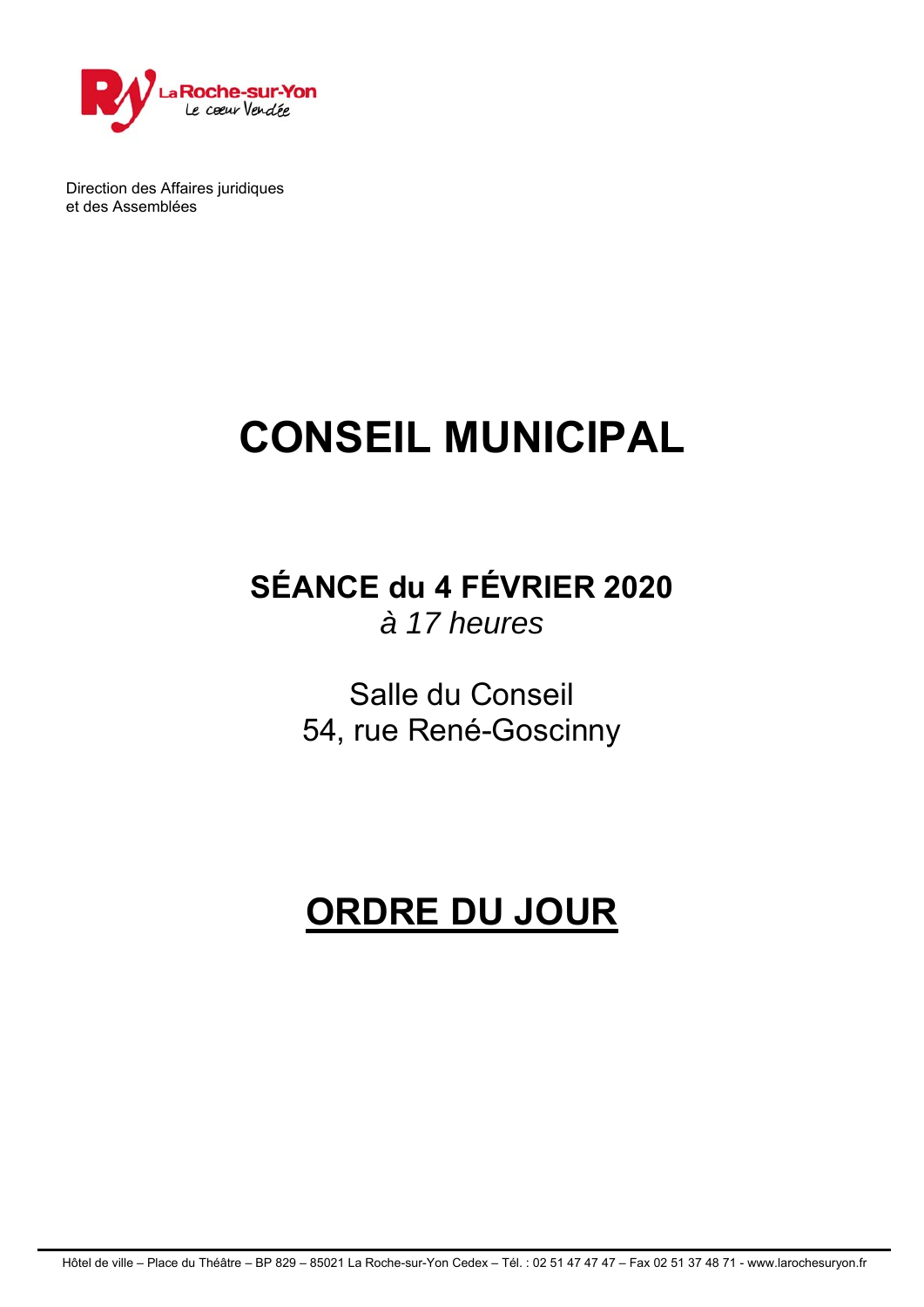#### **COMMISSION N°1 FINANCES - ECONOMIE - COMMERCE - EMPLOI - ADMINISTRATION GÉNÉRALE - NUMÉRIQUE - SÉCURITÉ - PRÉVENTION**

#### **1 - SUBVENTION DE SOUTIEN POUR LA LUTTE CONTRE LES INCENDIES EN AUSTRALIE**

**2 - REGULARISATION DES OPERATIONS COMPTABLES D'INVENTAIRE**

**3 - RESTRUCTURATION ET EXTENSION DE LA BOURSE DU TRAVAIL SITUEE BOULEVARD LOUIS BLANC A LA ROCHE-SUR-YON - APPROBATION DE L'AVANT-PROJET DEFINITIF (APD) ET AUTORISATION DE DEMANDE DE SUBVENTIONS**

**4 - FOURNITURE, INSTALLATION, CONFIGURATION, ET MAINTENANCE DES RESEAUX TELEPHONIQUES ET DES EQUIPEMENTS ACTIFS - GROUPEMENT DE COMMANDES ET AUTORISATION DE SIGNATURE DU MARCHE**

**5 - FOURNITURE DE SIGNALISATION VERTICALE ET D'EQUIPEMENTS DE SECURITE - GROUPEMENT DE COMMANDES ET AUTORISATION DE SIGNATURE DES MARCHES**

**6 - MARCHES PUBLICS DE TRAVAUX, FOURNITURES, OU SERVICES - AUTORISATION DE SIGNATURE D'AVENANTS**

**7 - QUARTIER LES HALLES - AIDES A LA RENOVATION DES DEVANTURES COMMERCIALES ET DES FACADES** 

**8 - CONVENTION CADRE 2020-2022 ENTRE L'ETAT, LE CONSEIL DEPARTEMENTAL DE LA VENDEE, PÔLE EMPLOI ET LA VILLE POUR LA MISE EN OEUVRE DES ATELIERS ET CHANTIERS D'INSERTION** 

**9 - CONVENTIONS VILLE / DEPARTEMENT RELATIVES A LA REALISATION D'UNE ACTION COLLECTIVE D'INSERTION (ATELIERS ET CHANTIERS D'INSERTION) EN FAVEUR DE BENEFICIAIRES DU RSA ET DE JEUNES DE 16 A 25 ANS BENEFICIAIRES DU FONDS D'AIDE AUX JEUNES.**

**10 - ETAT DES TRAVAUX REALISES PAR LA COMMISSION CONSULTATIVE DES SERVICES PUBLICS LOCAUX POUR L'ANNEE 2019.**

**11 - LOCALISATION DE LA SALLE DU CONSEIL POUR LA SEANCE D'INSTALLATION DE LA PROCHAINE ASSEMBLEE** 

**COMMISSION N°2 URBANISME - LOGEMENT - DÉVELOPPEMENT DURABLE - DÉPLACEMENTS - ESPACE RURAL - AMÉNAGEMENT DU TERRITOIRE** 

#### **12 - DENOMINATION DE VOIES ET ESPACES PUBLICS**

**13 - ACQUISITION D'UNE EMPRISE FONCIERE AUPRES DE LA SCI SOLFERINO - RUE D'ECQUEBOUILLE**

**14 - SECTEUR TROIS PONTS / SULLY / JACQUARD - APPROBATION DE LA CONVENTION DE**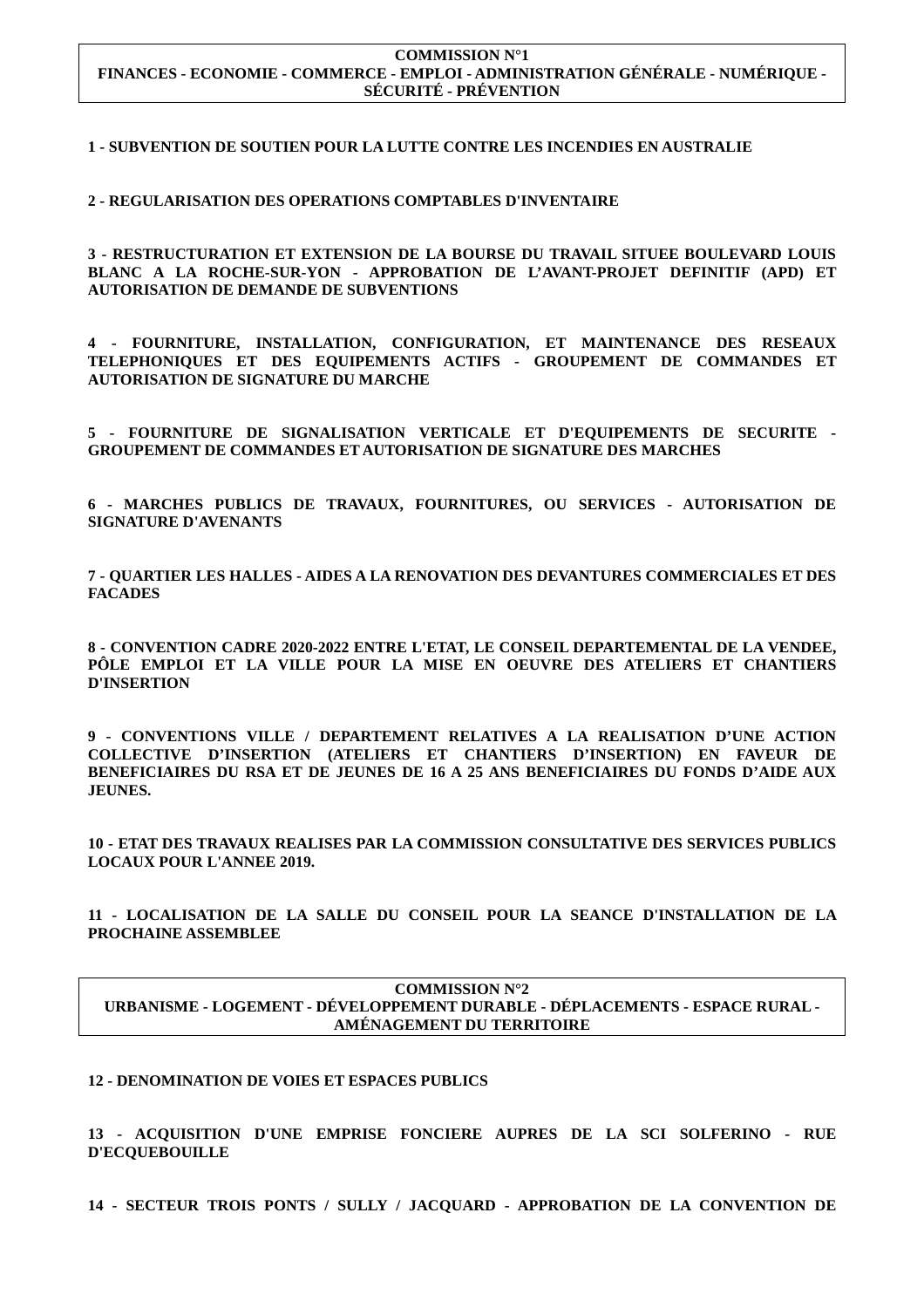**MAITRISE FONCIERE AVEC L'ETABLISSEMENT PUBLIC FONCIER DE LA VENDEE EN VUE DE REQUALIFIER LE SECTEUR**

#### **15 - REGULARISATIONS FONCIERES - ACQUISITION AUPRES DE VENDEE HABITAT DE FONCIER NON BATI BOULEVARD BRANLY - RUES LANSIER ET DES MYOSOTIS**

**16 - CESSION DU CHATEAU DES OUDAIRIES AU PROFIT DE LA SCI HAYES**

**17 - CESSION D'UNE EMPRISE FONCIERE AU PROFIT DE LA SCI CALLIPYGE - RUE RENE COTY**

**18 - CESSION D'UNE EMPRISE FONCIERE AU PROFIT LA SCI ROND POINT LA ROCHE SUR YON - ZONE ACTI NORD** 

**19 - CONVENTION DE TRANSFERT DES EQUIPEMENTS COMMUNS DU LOTISSEMENT "DOMAINE DE LA SOIVRE"**

**20 - CHATEAU DU PLESSIS - MODIFICATION DU BAIL**

**21 - TRANSFERT DES BAUX EMPHYTHEOTIQUES DE LA SADAPA AU PROFIT DE L'ADAMAD - AVENANT**

**22 - CREATION D'UN ACCOTEMENT PIETON SUR LA RD37 - LIEU-DIT SAINTE ANNE : SIGNATURE DE LA CONVENTION AVEC LE CONSEIL DEPARTEMENTAL DE LA VENDEE**

**23 - MISE EN PLACE D'UN ECLAIRAGE PUBLIC ALLEE LEOPOLD GUILLET - CONVENTION AVEC LE CENTRE HOSPITALIER DEPARTEMENTAL VENDEE** 

#### **COMMISSION N°3 SOLIDARITÉS - SANTÉ - POLITIQUE DE LA VILLE - HANDICAP - LIEN ENTRE LES GÉNÉRATIONS**

**24 - TRAVAUX DE REHABILITATION DU LOCAL DE L'EPICERIE SOLIDAIRE DE LA LIBERTE**

**25 - OPERATIONS RETENUES AU TITRE DES RENCONTRES "UN JOUR,UN QUARTIER : UNE ENVELOPPE POUR VOS PROJETS" - ANNEE 2020**

**26 - RAPPORT ANNUEL DES ACTIONS REALISEES EN 2019 DANS LE DOMAINE DE L'ACCESSIBILITE DES PERSONNES HANDICAPEES .**

**COMMISSION N°4 EDUCATION - SPORTS - JEUNESSE - CULTURE - FESTIVALS - HISTOIRE DE LA VILLE - RELATIONS INTERNATIONALES** 

# **27 - CONVENTIONS DE PARTENARIAT ET MÉCÉNAT - « LA BICENTENAIRE » 2020**